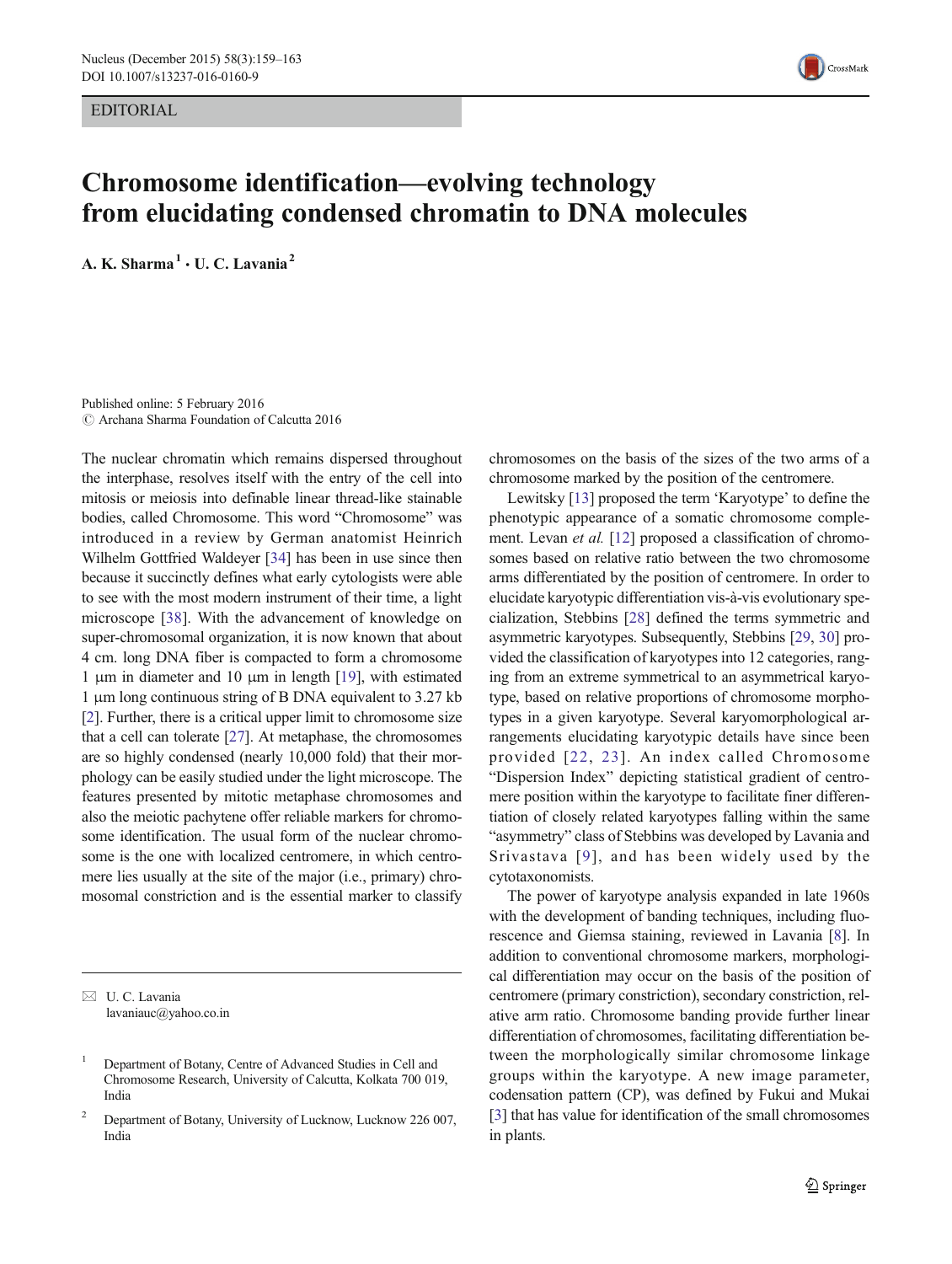## Fluorescence in situ hybridization in chromosome, genome and gene identification

Whereas, the hybridization of isotope labeled DNA over chromosome in situ provided strong foundation [\[21](#page-4-0)], the advent of non-isotopic fluorescent reporter molecules for labeling of DNA in 1980s led to the development of Fluorescence In Situ Hybridization (FISH) techniques [\[7\]](#page-4-0). FISH methods have advantage over hybridization with isotope-based probes, including longer probe stability, speed, higher sensitivity, spatial resolution and simultaneous detection of more than one probe. Rayburn and Gill [\[26\]](#page-4-0) first applied non-isotopic ISH techniques on plant chromosomes using biotin-labelled probes for mapping of repetitive DNA sequences. It is now possible to physically visualize genes and DNA sequences under a microscope on extended DNA fibers prepared from interphase nuclei. The genomic in situ hybridization (GISH) has provided new dimensions to accurately underpin the genome donors in natural polyploids based on direct genomic painting, leading also to detection of artificial hybrids. FISH techniques have since revolutionized cytogenetics in general, and molecular cytogenetics in particular, opening newer opportunities in plant breeding. It is now possible even to discern DNA methylation in situ to visualize epigenetic histone modification marks [\[11\]](#page-4-0).

## Contributions of Yasuhiko Mukai in the development and application of molecular cytogenetic techniques

Genomic in situ hybridization (GISH) that uses total genomic DNA as probe is one of the excellent technologies suitable for the visualization of whole genome. The classical methods of genome analysis, like pairing of chromosomes at meiosis and pollen fertility of  $F_1$  hybrids have various limitations, e.g., difficulty in obtaining hybrid plants in trees, effect of Ph genes, and so on. The GISH technique has overcome all these problems and successfully discriminated the genomes of many polyploid crops including wheat. Yamamoto and Mukai [\[35\]](#page-4-0) were the first to apply the FISH technique in wheat.

Yasuhiko Mukai with his group at the Osaka Kyoiku University, Osaka, Japan has developed a leading centre in the development of experimental protocol on finer aspects of chromosome and genome identification with breeding implications [[14\]](#page-4-0). Mukai and Appels [\[15\]](#page-4-0) were the first to apply in situ polymerase chain reaction (in situ PCR) for mapping plant genes. This method combines the extreme sensitivity of PCR with the cytological location of DNA sequences provided by in situ hybridization. The in situ locations of the rye-specific spacer region were determined on metaphase chromosomes using two pairs of primers designed for rye Nor-R1 and rye 5S-Rrna-R1 sequences. Thus, in situ PCR is expected to be a useful method for amplifying the small region of DNA

sequences of specific plant chromosomes and for mapping low copy genes of interest [\[16](#page-4-0)].

Physical mapping of low copy sequences Agronomically important genes of wheat are mostly unique or low copy sequences. The information about the exact physical location of agronomically important genes could be useful for a breeding program as well as understanding of the organization of cereal genomes. On human chromosomes, single copy sequences as small as 1 kb could be routinely detected by the standard FISH technique. But in wheat it is difficult to locate even 10 kb sequences even when amplification of FISH signals is applied to improve efficiency and realize higher FISH resolution. Large genomic clones such as lambda phages, cosmids, BACs and PACs could be successfully used to realize low copy localization, since large amount of repeated sequences contained in them would facilitate homologous hybridization, signal detection of which would be suppressed by competitive hybridization with unlabelled  $C_0t-1$  DNA or total genomic DNA. This would enable the unique sequences of interest to be expressively detected. Single or low copy sequences such as genes controlling wheat grain quality have been routinely mapped in wheat chromosomes using lambda phage clones containing insert of 10 to 20 kb of genomic DNA sequences [\[18](#page-4-0), [24,](#page-4-0) [25\]](#page-4-0).

Simultaneous detection of multiple genomes in genomic hybrids Using multicolor FISH, Mukai et al. [[17\]](#page-4-0) succeeded in the simultaneous discrimination of the three genomes in hexaploid wheat. Biotin-labeled total genomic DNA of the A-genome progenitor Triticum urartu, digoxigenin-labeled genomic DNA of the D-genome progenitor Aegilops squarrosa, and unlabeled genomic DNA of one of the possible B-genome progenitors, A. speltoides, were used as probes and hybridized to chromosome DNA of T. aestivum cv. Chinese Spring. For detection, two fluorochromes, FITCconjugated avidin and rhodamine-conjugated antidigoxigenin, were used. The biotin-labeled probe hybridized to the A-genome chromosomes of wheat detected by yellow fluorescence. The digoxigenin-labeled probe hybridized to the D-genome chromosomes of wheat detected by orange fluorescence. The B-genome chromosome showed faint fluorescence as a result of cross-hybridization of the A- and D-genome probes. Therefore, the A-, B-, and D-genome chromosomes were simultaneously detected by their yellow, brown, and orange fluorescence.

Application of BAC-FISH As bacterial artificial chromosome (BAC) vector can accommodate large-insert genomic DNA, BAC libraries are used most widely at present for analyzing complex plant genomes. Physical mapping by FISH using BAC clones as probes is called BAC-FISH and has been successful in plant species with relatively small genomes,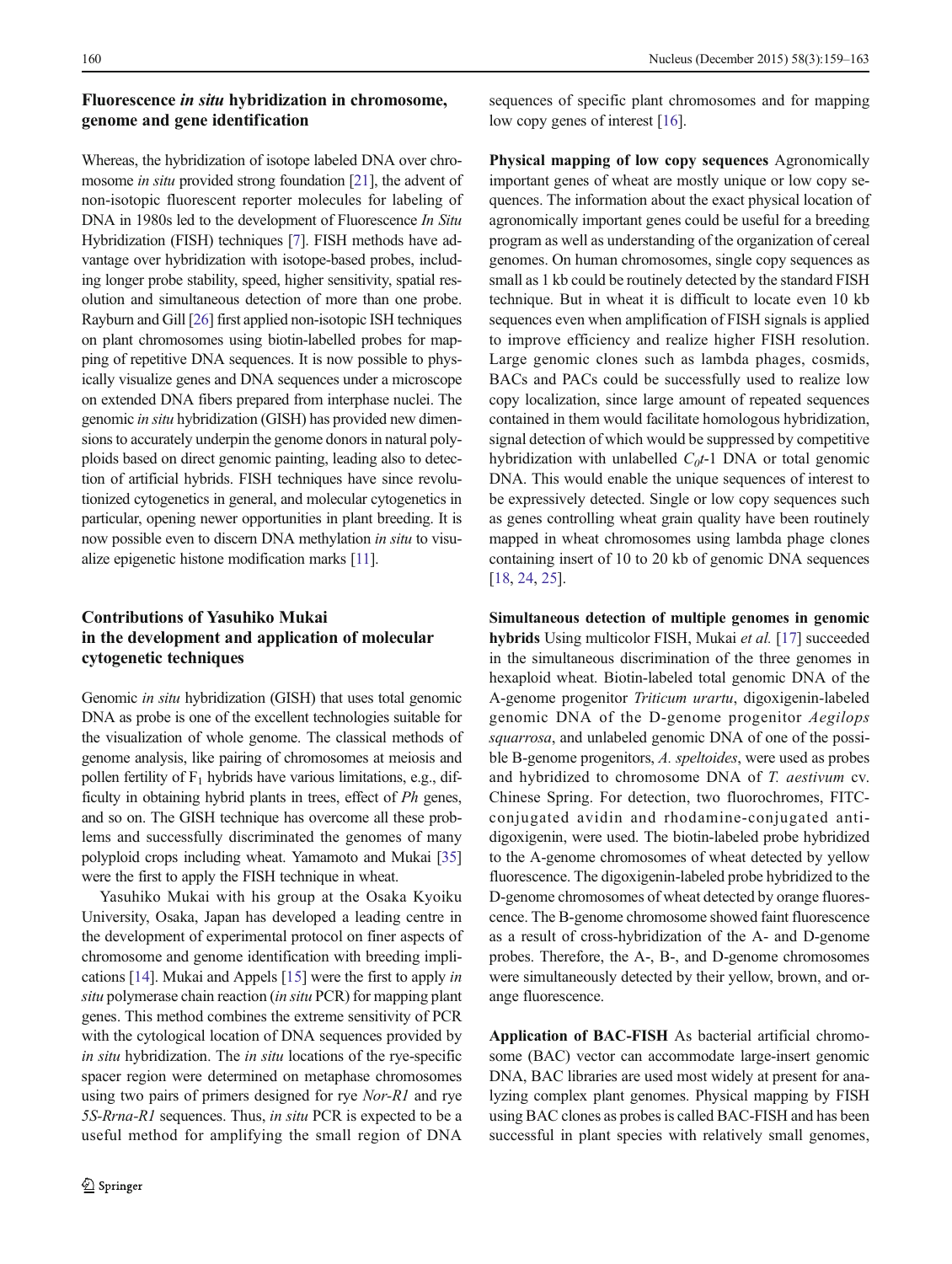such as sorghum, cotton, rice, Arabidopsis, tomato, potato, and wild sweet potato. The large-scale BAC-FISH analysis in the large genome plants, such as wheat and onion, has been studied at conventional molecular cytogenetical level by Mukai's group. To cite a case example, randomly selected 202 BAC clones of Ae. squarrosa (the D-genome donor of hexaploid wheat) were subjected to FISH analysis on chromosomes of common wheat in the absence of  $C_0t$ -1 genomic DNA [\[31\]](#page-4-0).

FISH analysis on DNA fibers in plants With the aid of FISH techniques, it has now been possible to physically visualize genes and DNA sequences under a microscope on extended DNA fibers (EDFs) from interphase nuclei. In wheat itself EDF fibers could be obtained even from metaphase chromosomes [[10\]](#page-4-0). FISH on extended DNA fibers is a useful tool for determining the sizes of target DNA sequences, the order of genes or clones and their distances in a large chromosomal region [[2,](#page-3-0) [33](#page-4-0)]. Currently, fiber FISH has indicated the potential for tracing the target sequences with lengths of up to 2 Mb on single EDFs. This involves a spatial resolution of 1 kb between adjacent targets, and detection sensitivity of a target of as small as 700 kb in Triticinae plants [\[4,](#page-3-0) [35,](#page-4-0) [37\]](#page-4-0).

High-resolution mapping of secalin-1 (Sec-1) locus has been performed by FISH to extended DNA fibers of rye, employing DNA probes of lambda phage clones containing the  $\omega$ -secalin gene [\[36,](#page-4-0) [37\]](#page-4-0). The fluorescent signals to rye extended DNA fibers revealed continuous strings of 45 μm, corresponding to the size of 147 kb DNA. To determine the copy number of Sec-1 locus on DNA fibers, a 1.2 kb fragment including the entire coding region of the  $\omega$ -secalin gene and a 1.0 kb fragment of the promoter region were amplified by PCR as probes for another fiber FISH. Physical position of these sequences was visualized as alternating fluorescent spots by multicolor in situ hybridization. Alternating signals of two DNA probes reflected the tandem repeated organization of Sec-1 locus having 15 copies of the gene. The findings based on Fiber FISH analysis support the contention that the  $\omega$ secalin genes are arranged in a head to tail fashion separated by 8 kb of spacer sequences with a total length of 145 kb [[1\]](#page-3-0). In transgenic plants, fiber FISH can physically map the transgenes directly on extended DNA fibers and this method is complementary to PCR, Southern blot and sequence analyses [[5](#page-4-0), [20](#page-4-0)].

Molecular combing has made progress as a new technique to map directly cloned DNA sequences on to individual stretched DNA molecules. Application of molecular combing FISH facilitates determining the structure of clone, copy number of genes, and the order of genes and specific sequences. A small fragment (2.5 kb) of the starch branching enzyme I gene (Sbe-1) was mapped on DNA molecules of a BAC clone (SBE I) by FISH [\[32](#page-4-0)].

Application of FISH to wheat breeding FISH using total genomic DNA as probe i.e., GISH has been shown to be highly sensitive in detecting alien chromatin in cereals, permit the analysis of chromosome and genome arrangements within a nucleus. It allows the determination of the location of translocation breakpoints. GISH has, therefore, become a powerful tool in characterization of alien introgression in wheat [[14\]](#page-4-0). A large number of wheat cultivars have been bred by either gene or chromatin transfer from alien species.

The most important task in current plant breeding research is to introduce a set of agronomically useful genes in a given crop across the barriers of taxonomy and reproductive isolation. It is therefore, necessary in practical plant genomics that suitable transformation systems are established which can facilitate introduction / integration of large genomic fragments loaded with several desired gene functions forming a distant gene source into the recipient crop beyond the barrier of reproductive isolation. FISH could complement such efforts by supplementing information on size of genomic insert and its possible integration sites that would have value in understanding amenability of genomic insertion and its acceptability and expression. This is very important in practical plant breeding since very little is known about where transgenes land, and what effect do they impart onto the recipient organism in terms of stability and expression [\[14\]](#page-4-0).

Trans-introduction of large wheat genomic fragments into

rice In order to expand genetic variability in rice, Mukai's group has attempted to introduce the large fragments of genomic DNA containing agronomically important genes of wheat into rice. They have successively introduced huge DNA fragments via BAC clones from wheat into rice by 'genome fusion' method. In order to achieve this, as a first step, they developed a system that facilitates efficient introduction of huge mass of wheat genomic DNA into rice. The 75 kb of Aegilops squarrosa (the D genome donor to common wheat) genome insert containing the wheat isoamylase 1 (TaISA1) gene was transformed to rice by Agrobacterium mediated transformation method using BAC vector [[6\]](#page-4-0). The presence of the transgenes was confirmed in regenerated plants by PCR analysis using primers for a part of the gene. Later, to detect wheat DNA fragments cytologically, FISH experiments were carried out using the original large DNA fragment as a probe in several lines of transgenic rice. Two hybridization signals were observed in metaphase chromosomes in the homozygous  $T_2$  plants of each line. Most signals appeared at the terminal or distal regions of rice chromosomes. The fragments of wheat genome DNA were stably transmitted to offspring and the transgenes were expressed in rice [\[6](#page-4-0)].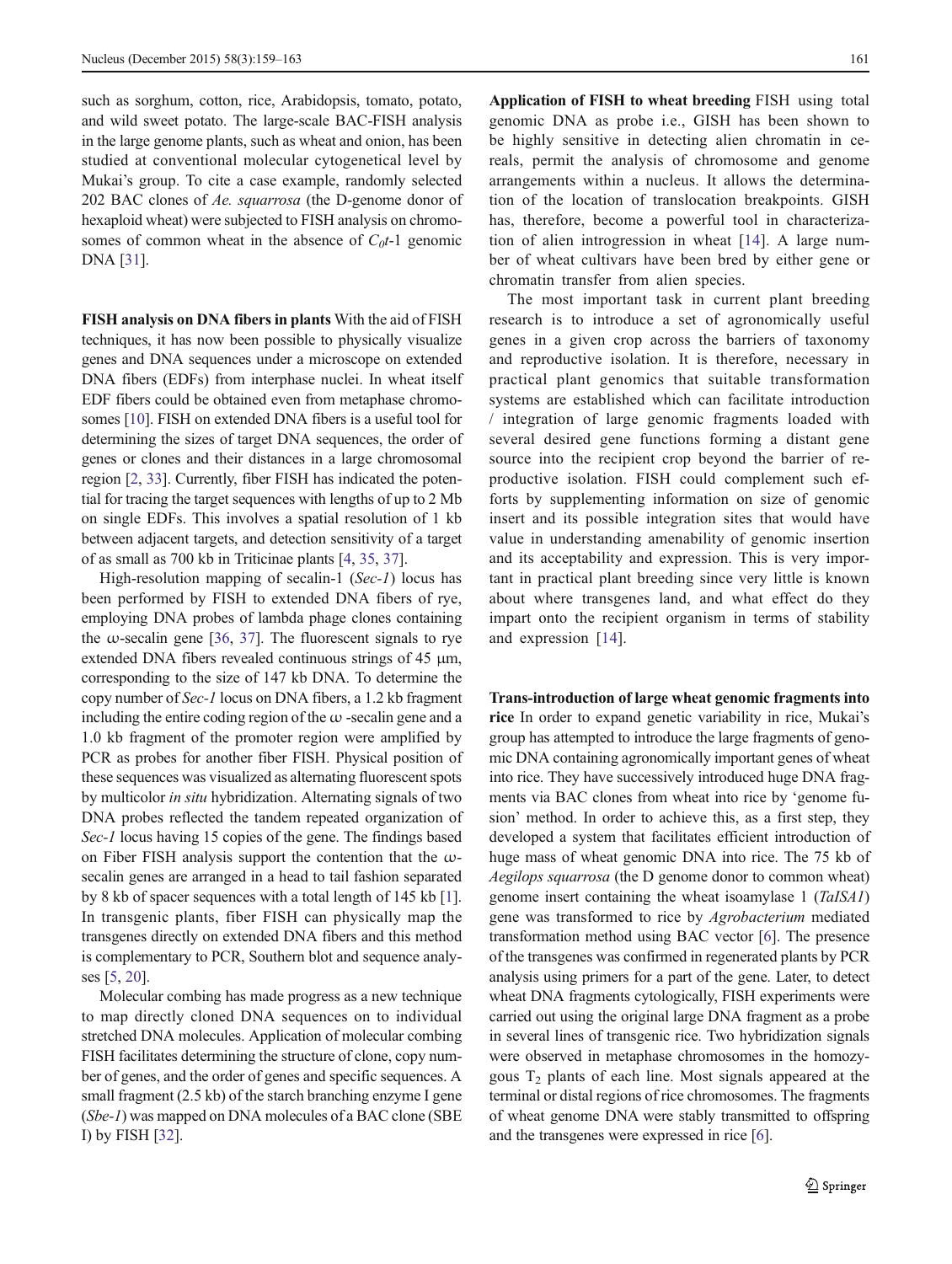### <span id="page-3-0"></span>In this issue

The professional associates of Yasuhiko Mukai, an esteemed member of the International Advisory Board of the Nucleus, in a meeting during the International Symposium at Osaka Kyoiku University, Japan in March 2015 desired to contribute scientific articles to felicitate him on completion of 65 years, and express continuity to his professional activities. The 10 articles thus contributed are included in this issue, and a brief account is given below.



Felicitations to Yasuhiko Mukai

Using Allium hybrid model, Maki Yamamoto (p 165) provides a comprehensive account of significance of cytogenetic and epigenetic factors including functional components of centromere, in regulating the organization of chromosomes in interphase nucleus and meiotic behavior, responsible for sterility / fertility and alternate modes of sustainability.

In addition to cataloguing the available information on conventional and molecular cytogenetics in Orchids, SK Sharma and Y Mukai provide (p 173) an account of recent developments in the broad scope of epi-cytogenetics in regulating nuclear architecture, spatial-temporal chromosomal distribution of DNA/histone modification marks, and their interplay in the formation of chromatin environment during cell division, and application of flow-cytogenetics in unrevealing the genome architecture and transcriptome and genome sequences in the complex orchid family.

Y Mukai et al. (p 199) using different distant hybrid combinations of wheat allies with *Imperata cylindrica* have demonstrated that: genome /genotypic specificity plays a key role in haploid induction through *Imperata*-mediated chromosome elimination process. The D-genome triggers the chromosome elimination and haploid production in wheat x Imperata. Some D-genome chromosomes (primarily 7D) substituted lines in wheat genetic background may enhance crossability with *Imperata* in the formation of haploid wheat.

Atsushi Matsuba et al. (p 207) report construction of BAC libraries of two orchid plants, Neofinetia falcata and Rhynchostylis coelestis, as molecular cytogenetic tools, which can be used for chromosome-based comparisons of specific regions between different species and their hybrid chromosomes, suggesting that BAC clones are useful resources for understanding the genomic organization of the orchid plants.

RK Chahota et al. (p 211) provide a case study on FISH based identification of chromosome / chromatin introgression in wheat x rye derivatives and their association with agronomic characters.

Kanagesswari Muniandy et al. (p 185) have underpinned the significance of molecular cytogenetic tools using BAC clones to visualize the organization of multiple genes citing specific examples of characterization of starch biosynthetic genes in D-genome donor of wheat, Aegilops tauschii.

Anju Shamurailatpam et al. (p 225) using conventional chromosome studies have provided detailed karyomorphological account of wild species of Vigna to underpin prospective utilization of wild genetic resources for genetic enhancement.

Nao Tada et al. (p 217) give an account of mutant breeding of a Japanese traditional black rice cultivar Yayoi-Murasaki to improve seed shattering trait. Pedicel histology has been used to score seed shattering.

Chuan-Ming Yeh and Masaru Ohme-Takagi (p 191) present a comprehensive account of the current understanding of Transcription Factors (TFs) involved in acid stress responses in plants, by describing TFs that are involved in Al toxicity and P deficient stresses, the two most important stresses in acid soil, and introduce the regulatory networks in response to acid soil stress in plants.

Naohiko Kodo et al. (p 231) provide an account of successful selection of upregulated pleiotropic drug resistance 163 genes in Saccharomyces cerevisiae yrr1–52 GOF mutant cells.

#### References

- 1. Clarke BC, Mukai Y, Appels R. The Sec-1 locus on the short arm of chromosome 1R of rye (Secale cereale). Chromosoma. 1996;105: 269–75.
- 2. Fransz PF, Alonso-Blanco C, Liharska TB, Peeters AJM, Zabel P, de Jong JH. High resolution physical mapping in Arabidopsis thaliana and tomato by fluorescence in situ hybridization to extended DNA fibers. Plant J. 1996;9:421–30.
- 3. Fukui K, Mukai Y. Condensation pattern as a new image parameter for identification of small chromosomes in plants. Jpn J Genet. 1988;63:359–66.
- 4. Fukui K, Suzuki G, Lagudah ES, Rahman R, Appels R, Yamamoto M, et al. Physical arrangement of retrotransposon-related repeats in centromeric regions of wheat. Plant Cell Physiol. 2001;42:189–96.